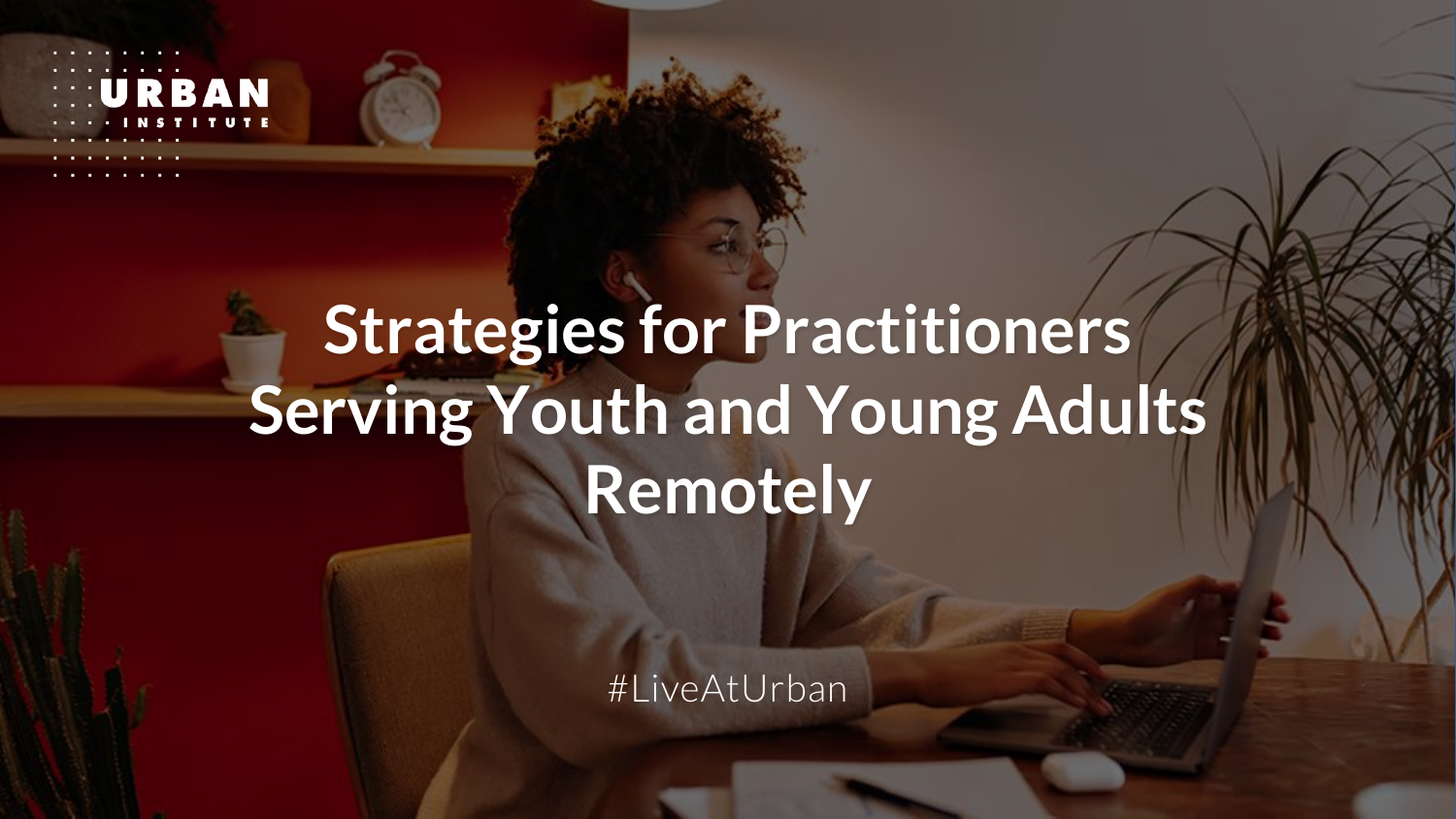### **Housekeeping**

- Event is being recorded and the recording will be posted online afterward.
- Hide captions or adjust settings with the Live Transcript button.
- All participants are muted.
- Type your **questions** or **comments** into the chat box at any time.

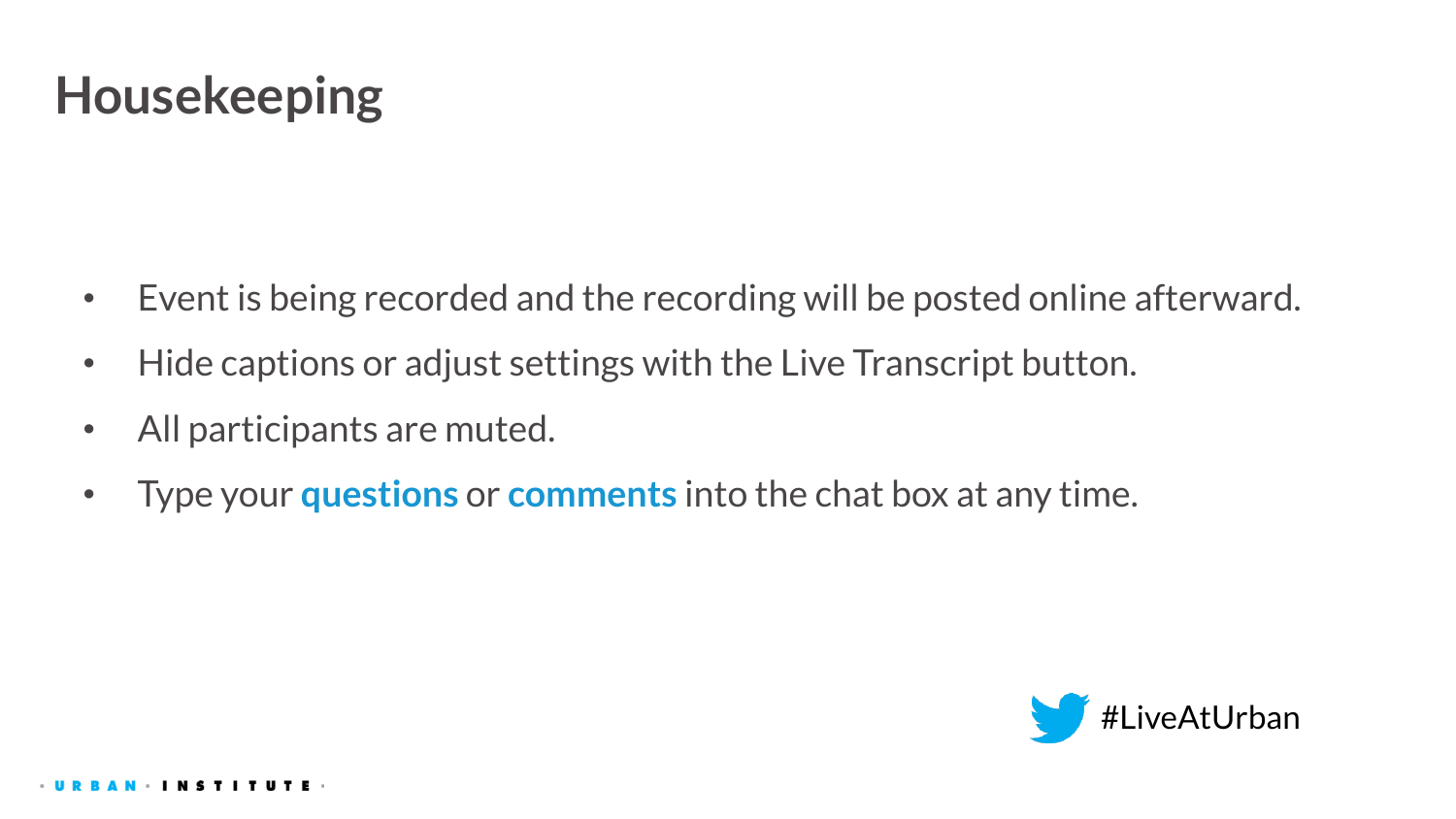# **Strategies for Practitioners Serving Youth and Young Adults Remotely**

**March 31, 2021**

*New resource guide published today, "Serving Youth Remotely: Strategies for Practitioners"*  Authors: Amanda Briggs, Shayne Spaulding, Natalie Spievack, Ayesha Islam, and Theresa Anderson

This project was funded by the Annie E. Casey Foundation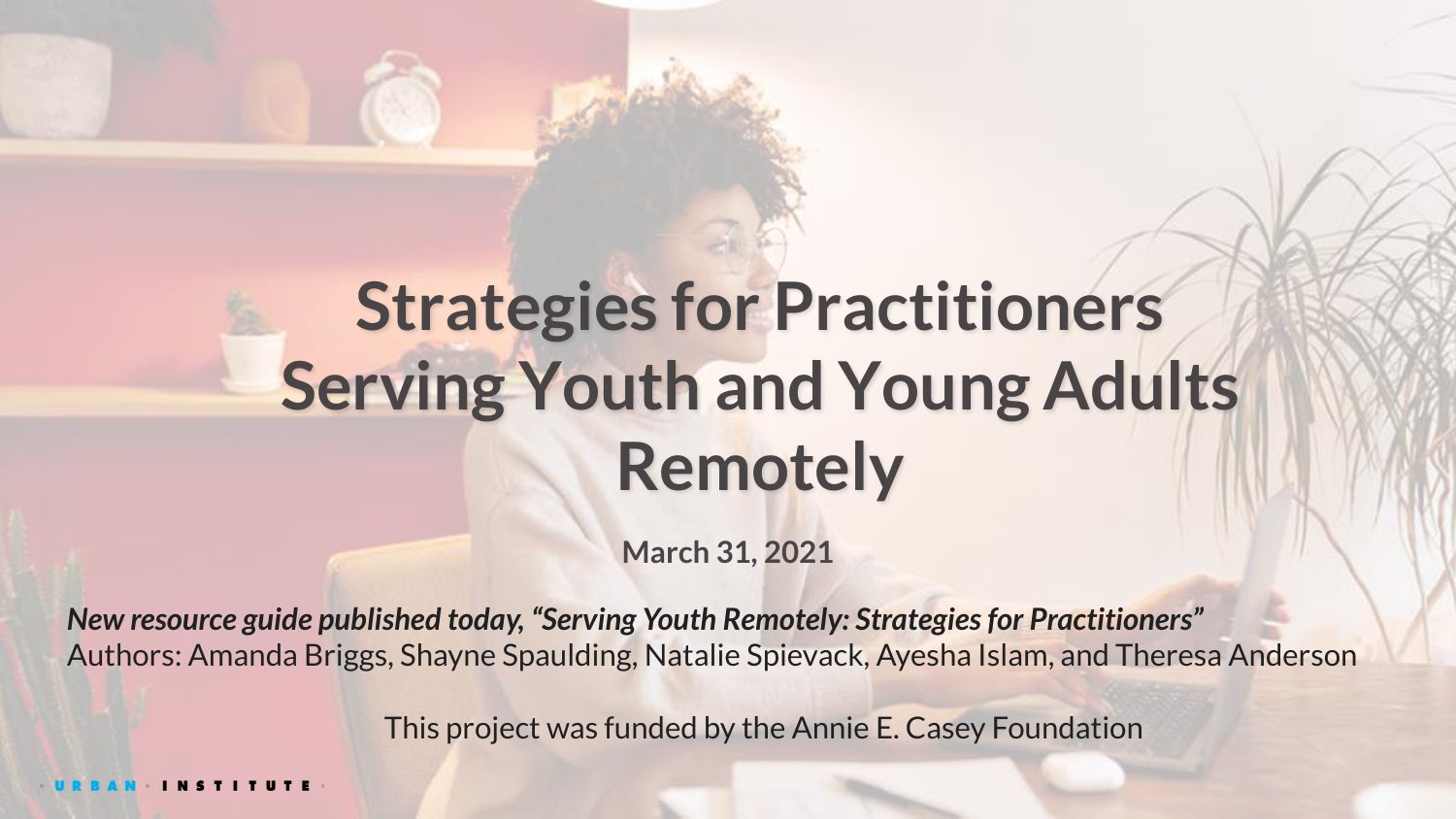### **Poll Question**

*Which of the following best describes your industry?* 

**• Please submit your response in the poll**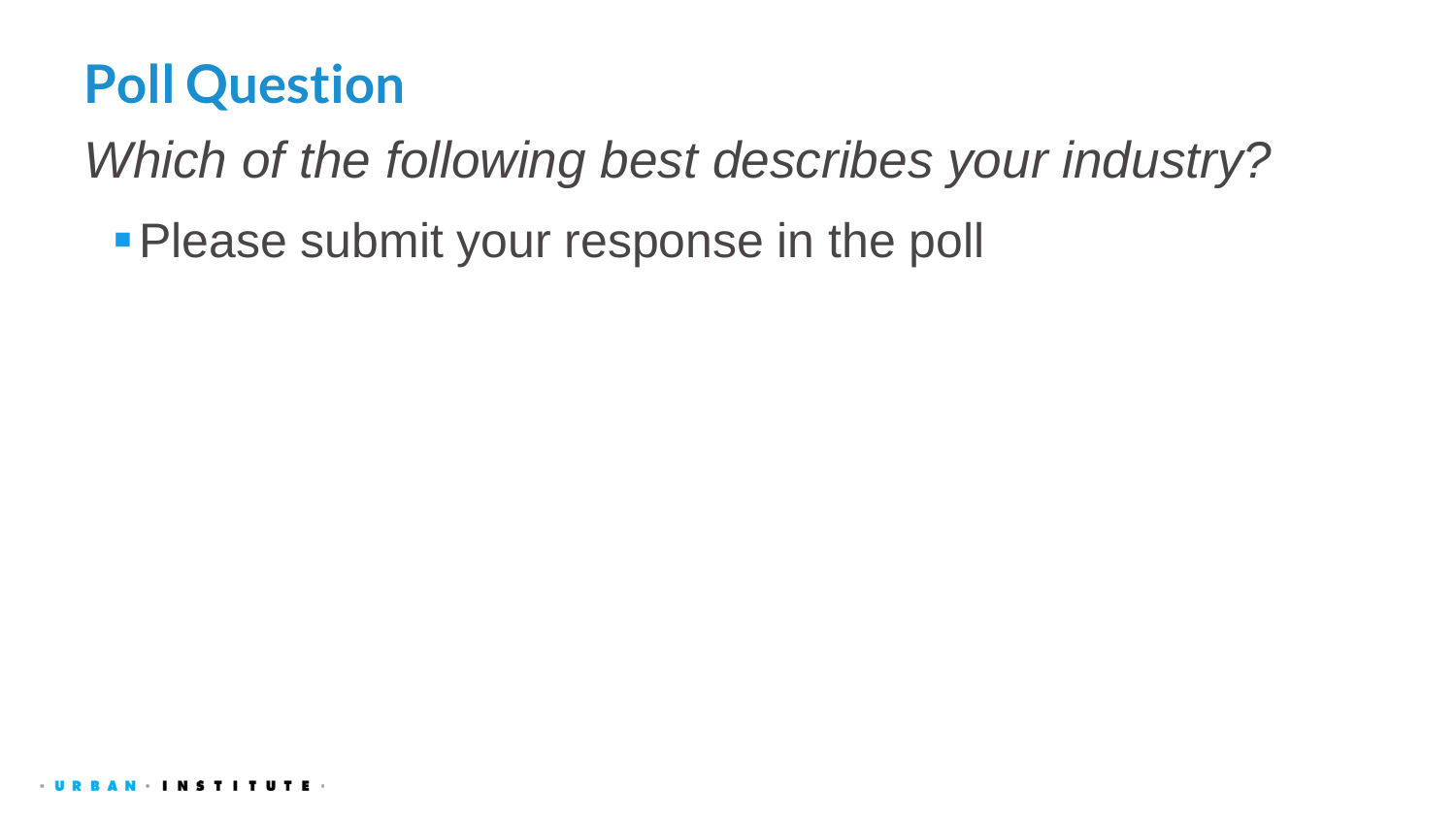### **Context**

- COVID-19 has forced many organizations to adapt to remote service delivery
- **The pandemic has disproportionately impacted youth of** color and youth from families with low incomes
- We spoke with staff members at 21 youth-serving organizations about lessons learned from delivering services to youth and young adults (ages 16-24) remotely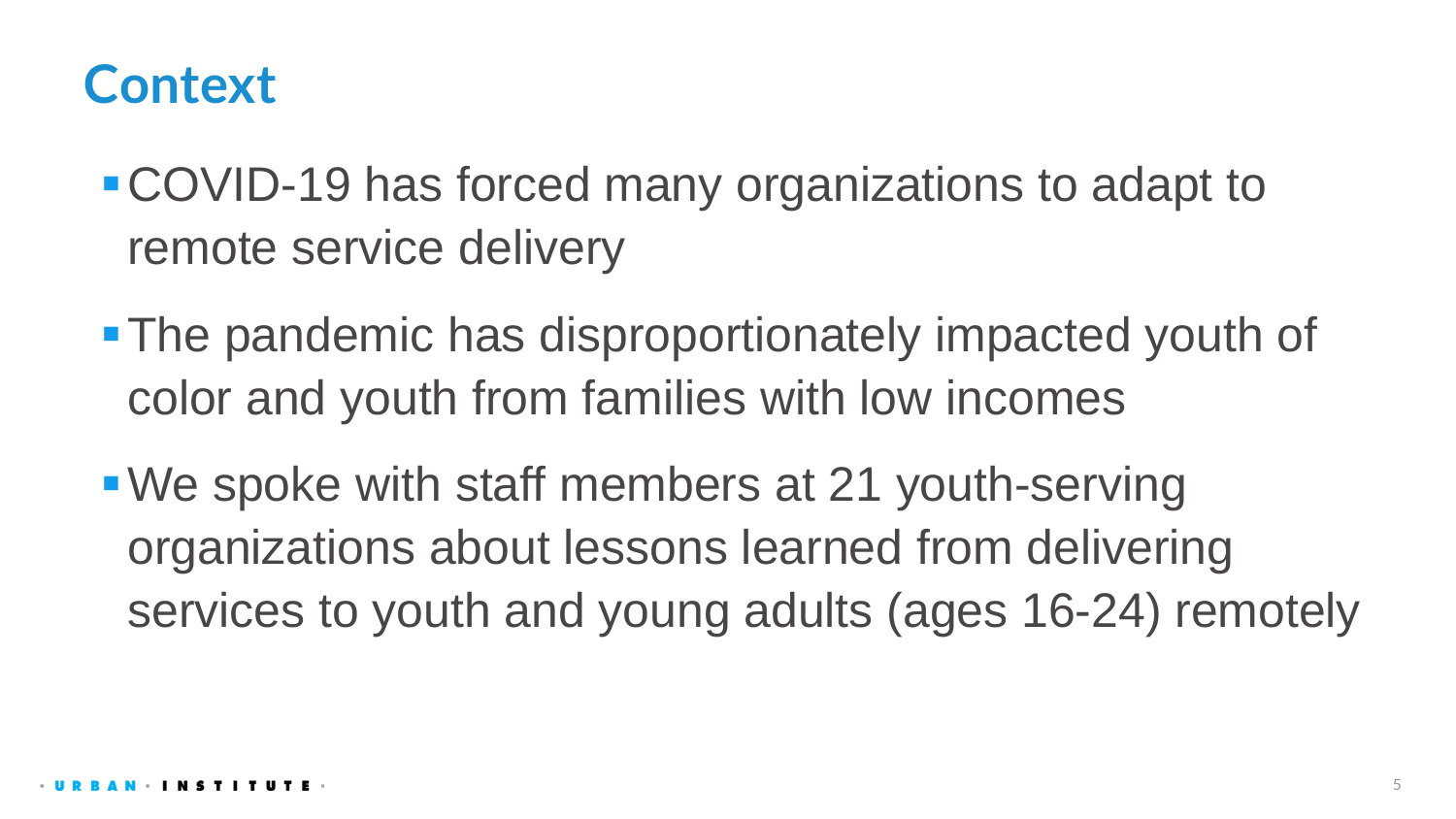### **Potential Inequities in Remote Service Delivery**

- **BIPOC** youth and youth from families with low incomes are more likely to face barriers to success in remote learning
- **These barriers include a lack of technology, lower digital** skills, challenging home learning environments, and material hardship
- **Example 23 Flawed societal and economic systems such as** structural racism and wealth inequality – reproduce inequitable outcomes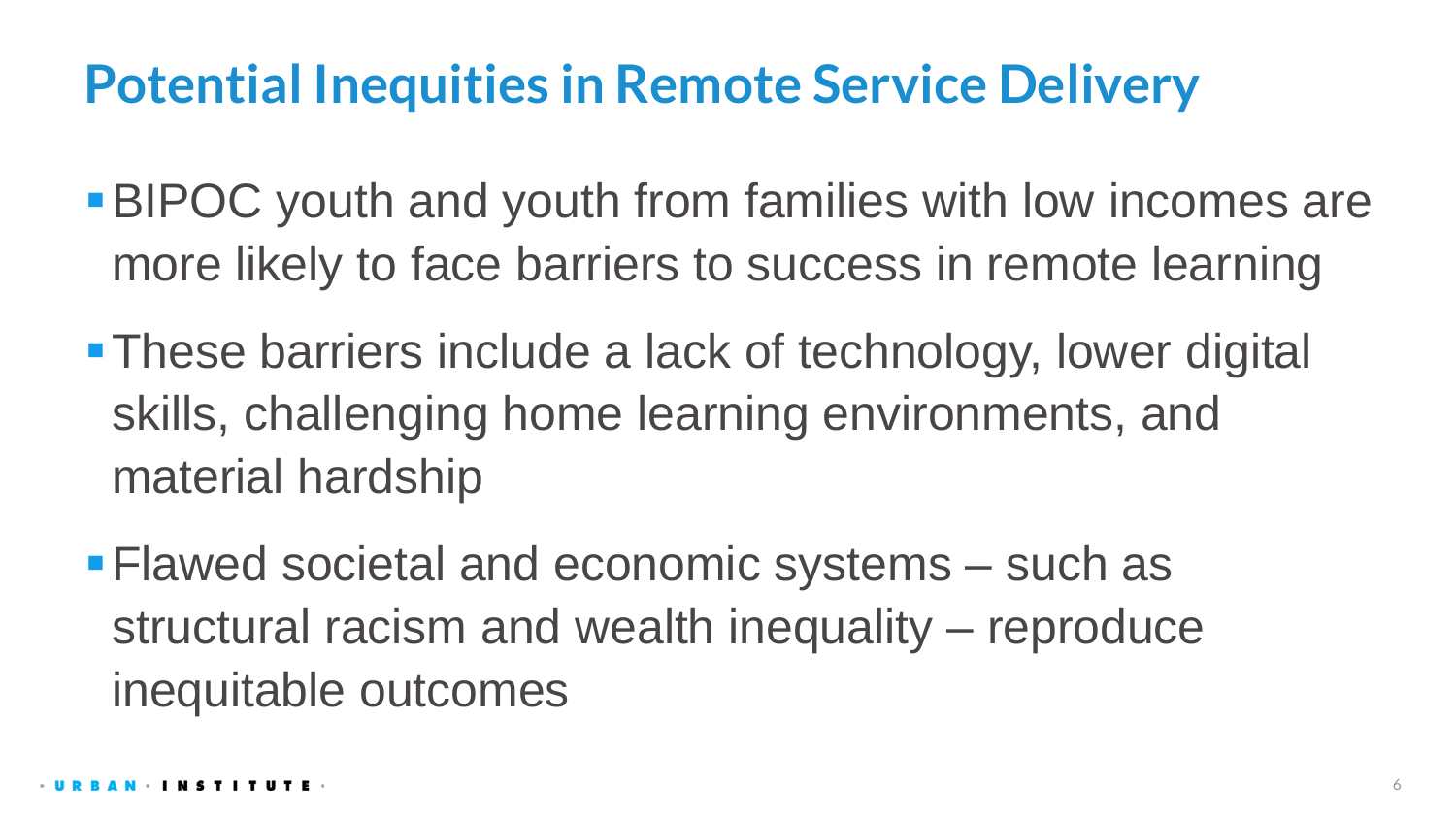### **Opportunities for Advancing Equitable Outcomes**

- Expanded access and greater flexibility for youth who have work commitments, are resource constrained, are parents, or face time/scheduling constraints
- **Ability to more readily reach youth and access partners** and experts across geographic regions
- **The experiences of practitioners in this unique moment** can inform program design and delivery moving forward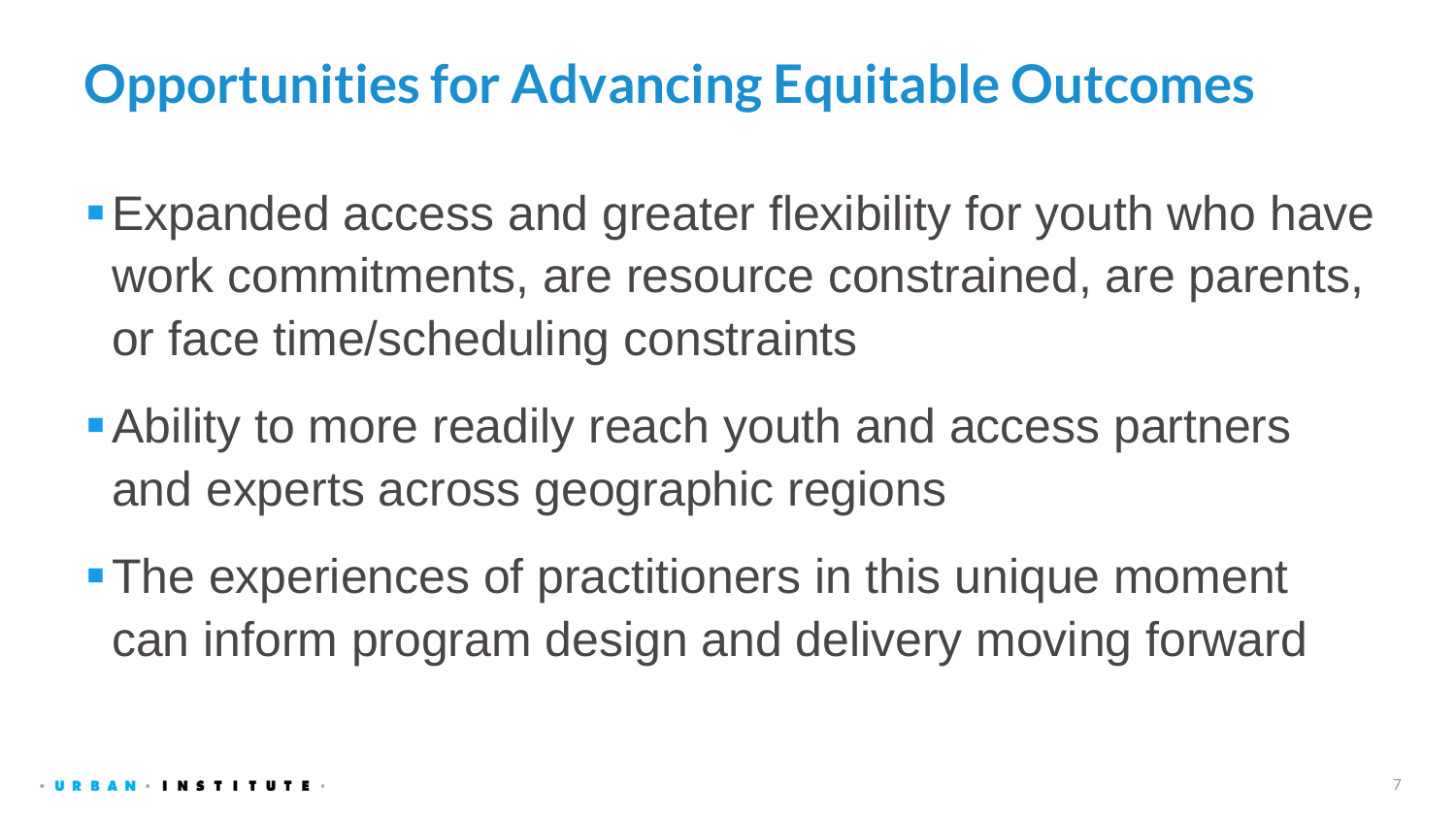*We at first thought [youth] were tech savvy because they're always on their phones, but it's not the same as scrolling through social media…There will be a shift in the job market because of COVID, and [youth] will need to be prepared to get employed remotely. " "*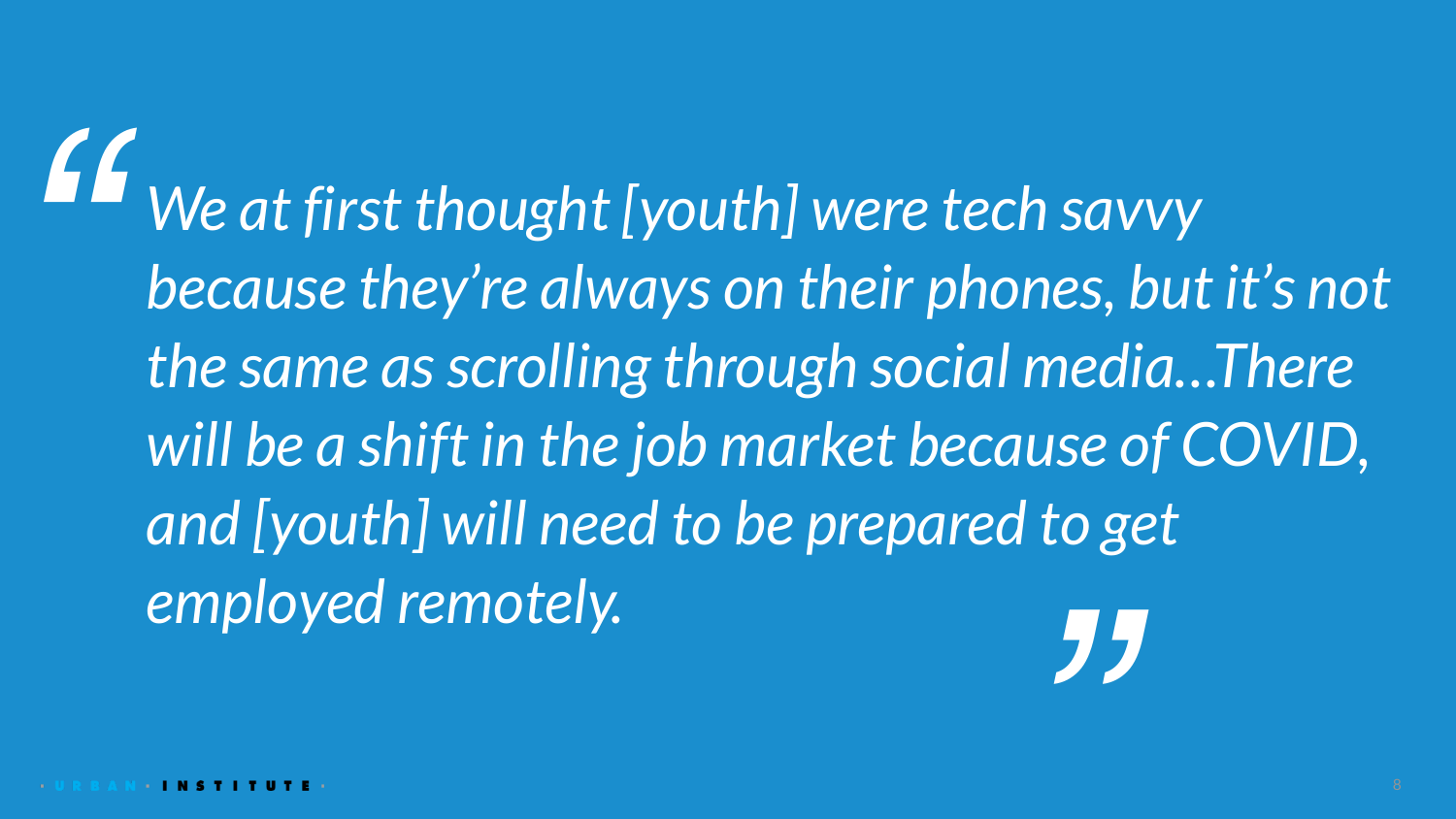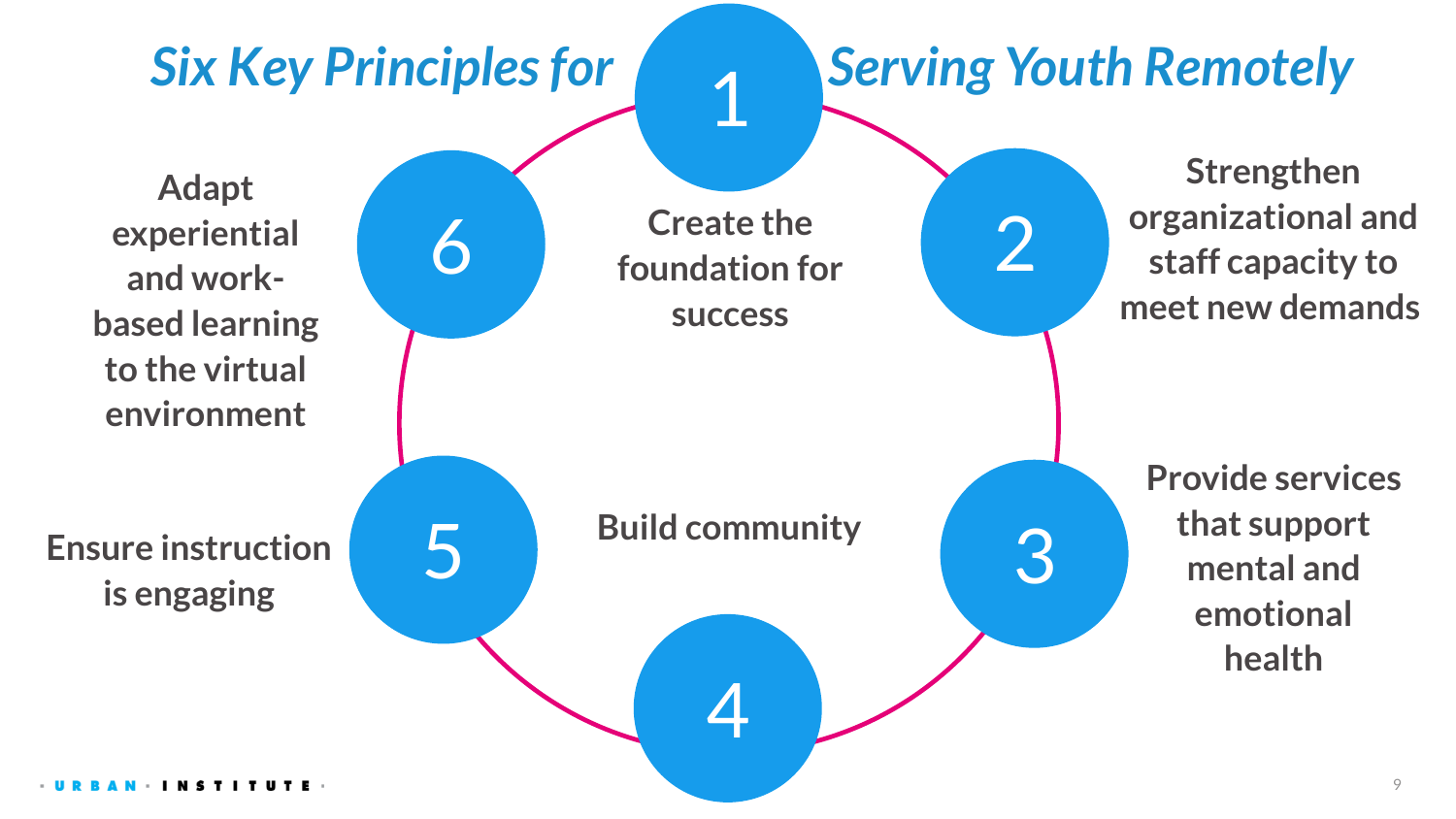

## **Create the foundation for success**

*"You can focus all you want on developing new flashy online programming, but if you haven't made sure every young person has the ability to connect and be present and has other needs taken care of, then those things have to come first."*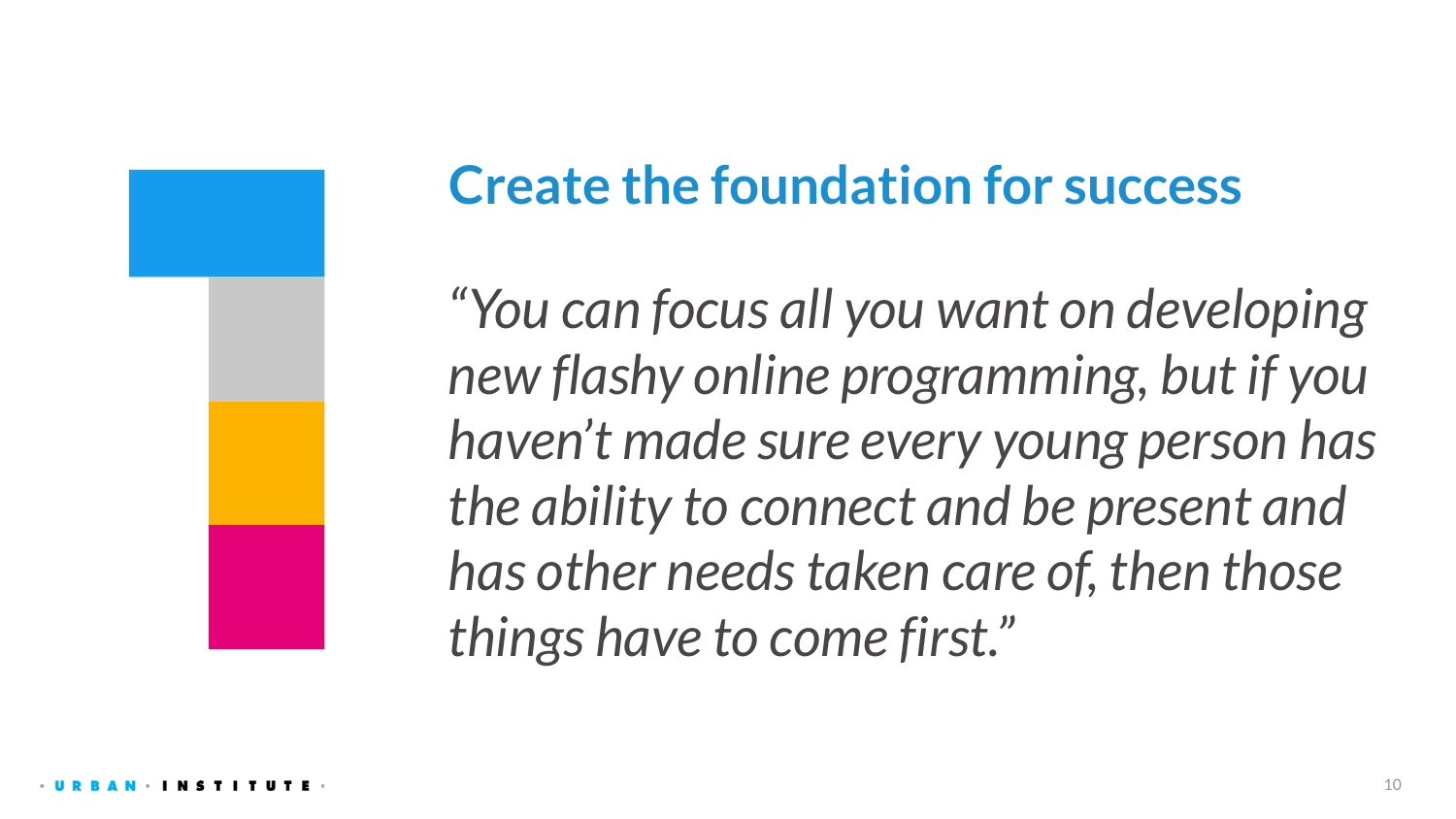#### **Promising Practices:** *Create the foundation for success*

- **Provide technology, Wi-Fi access, and basic needs assistance by leveraging** internal and public/private funding
- **Designate safe spaces for students**
- Help young people understand how to use new technologies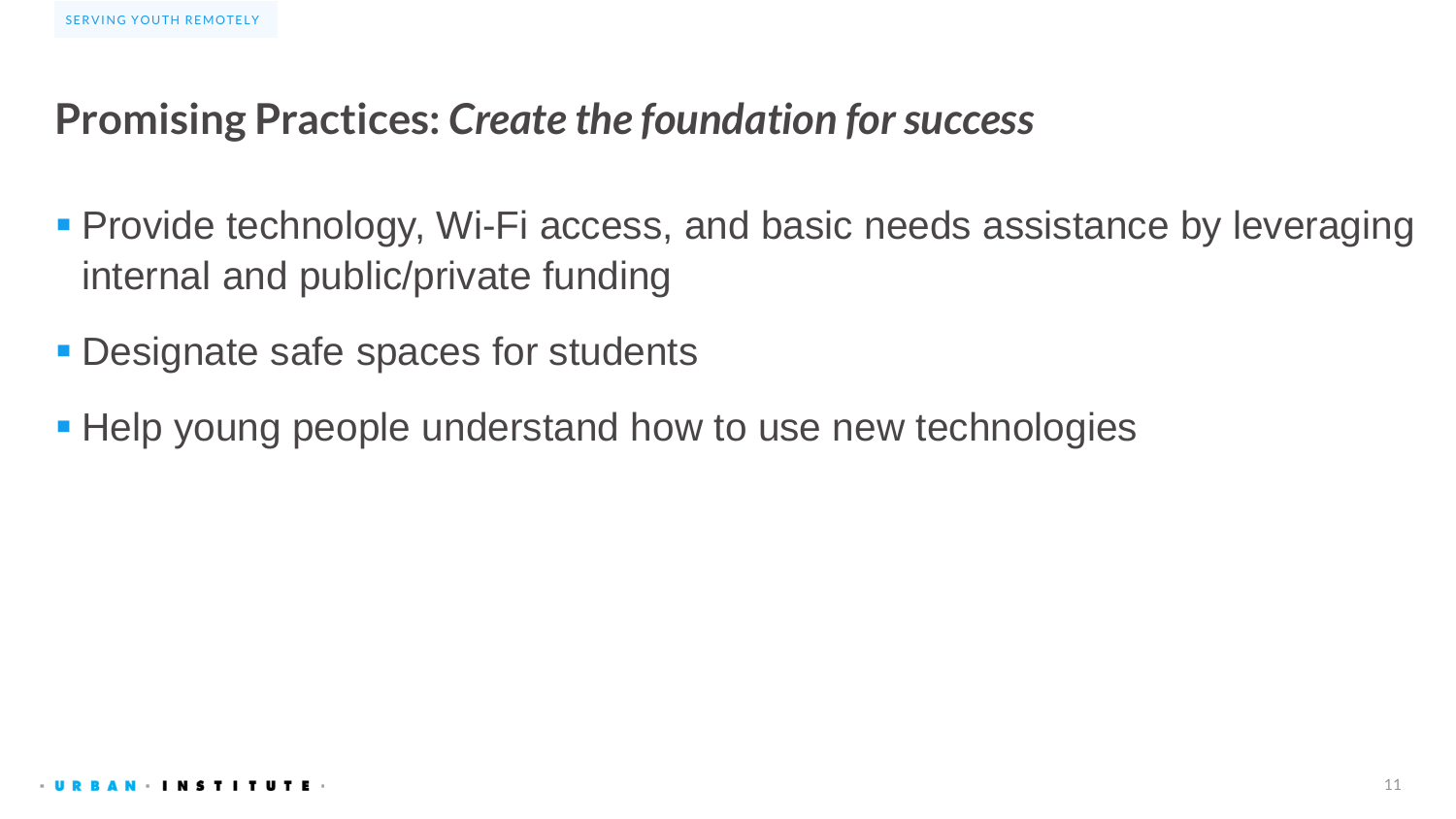

## **Strengthen organizational and staff capacity to meet new demands**

*"In a virtual setting, lines can be very blurred – [you feel] like you're constantly online or on calls and never taking a break. We try ensuring staff are mentally and emotionally okay [and are] pouring into themselves what they're pouring into young people."*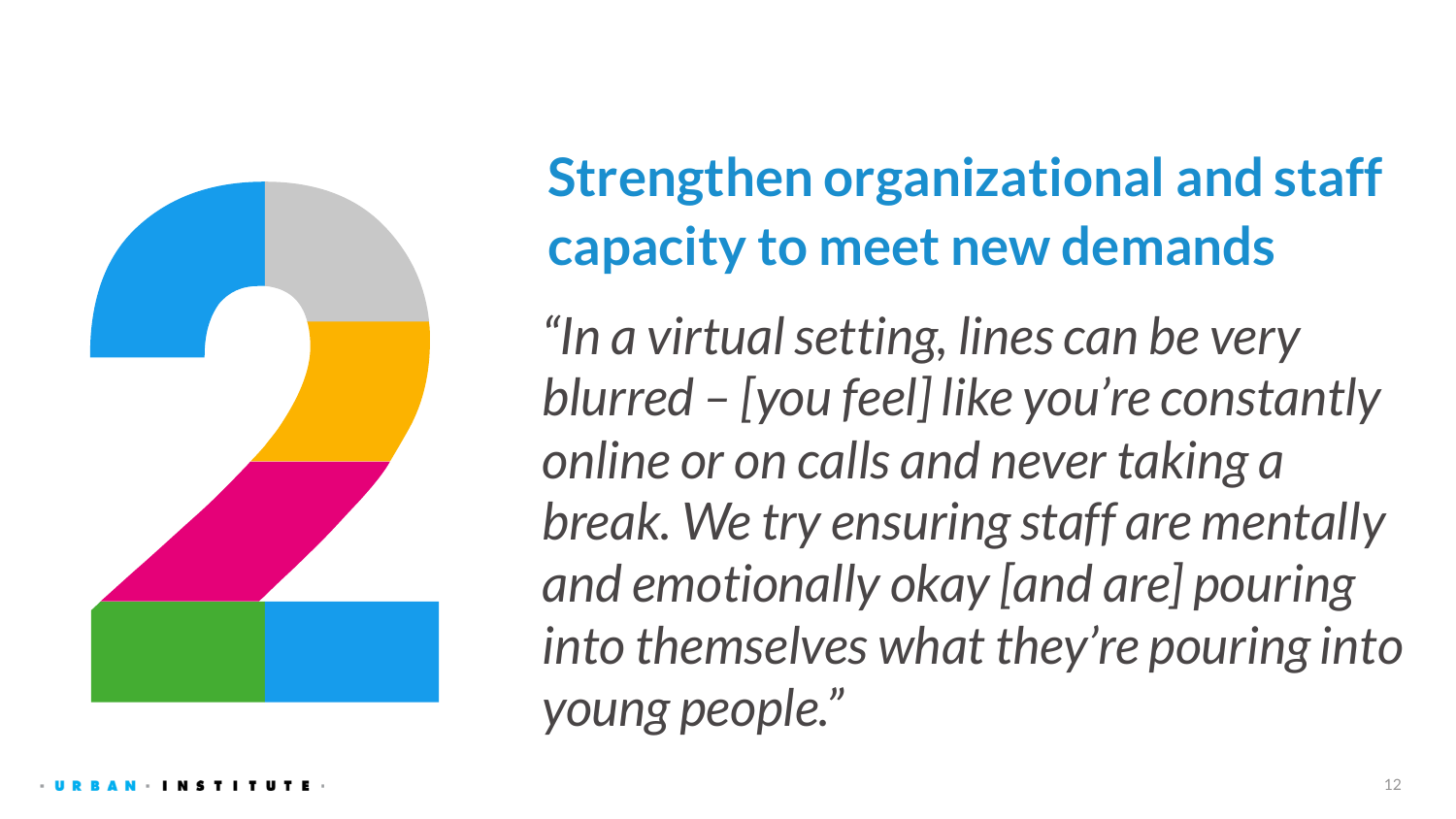#### **Promising Practices:**  *Strengthen organizational and staff capacity to meet new demands*

- **Pivot staff responsibilities and redistribute work to increase capacity**
- Create supports for staff wellbeing
- Exchange ideas and strategies through internal and external networks
- **Digitize and virtualize administrative processes as much as possible**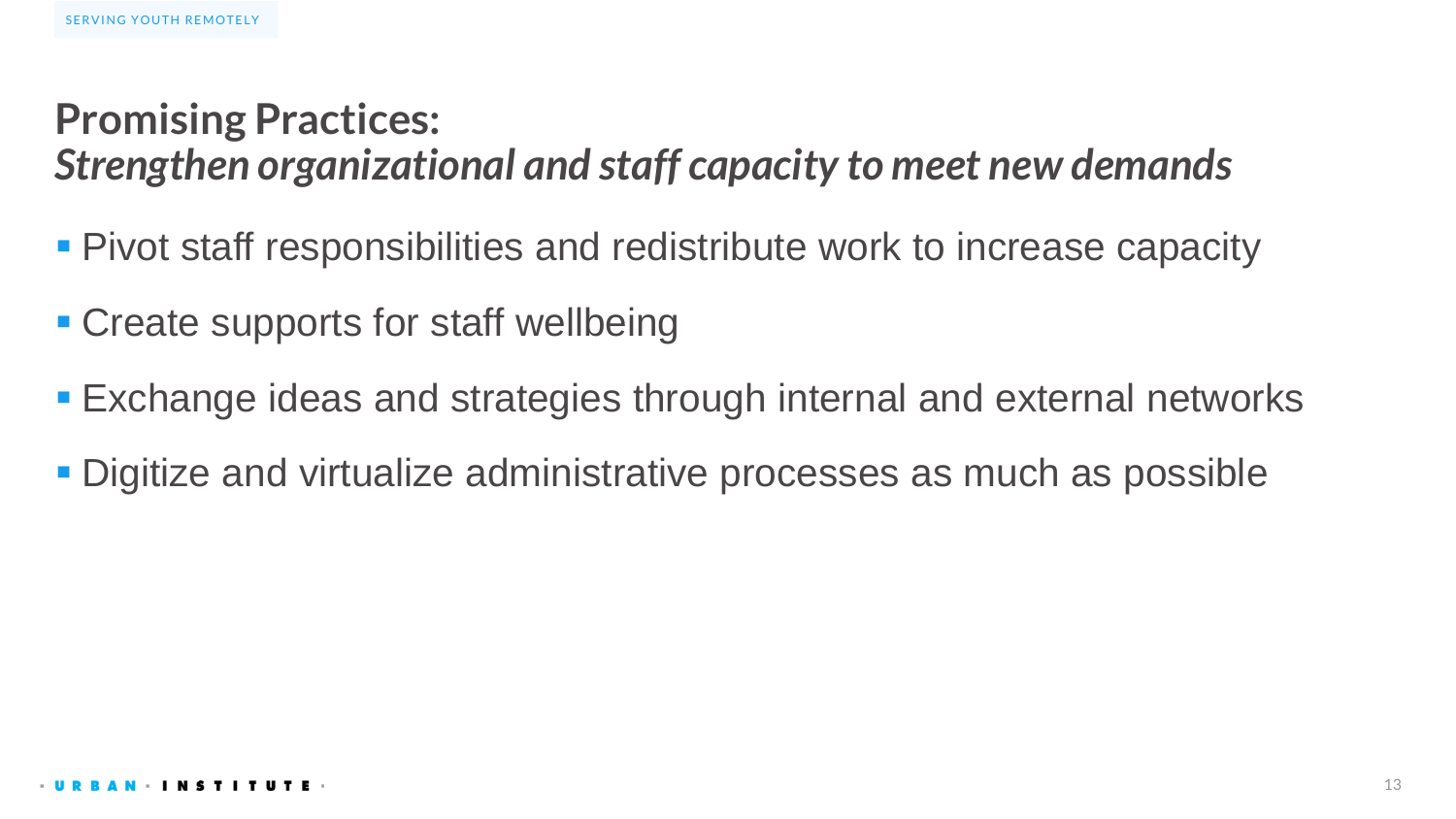

## **Provide services that support mental and emotional health**

*"Seeking mental health support seemed very complicated or was never been normalized before... Mental health support has become a lot more accessible for young people."*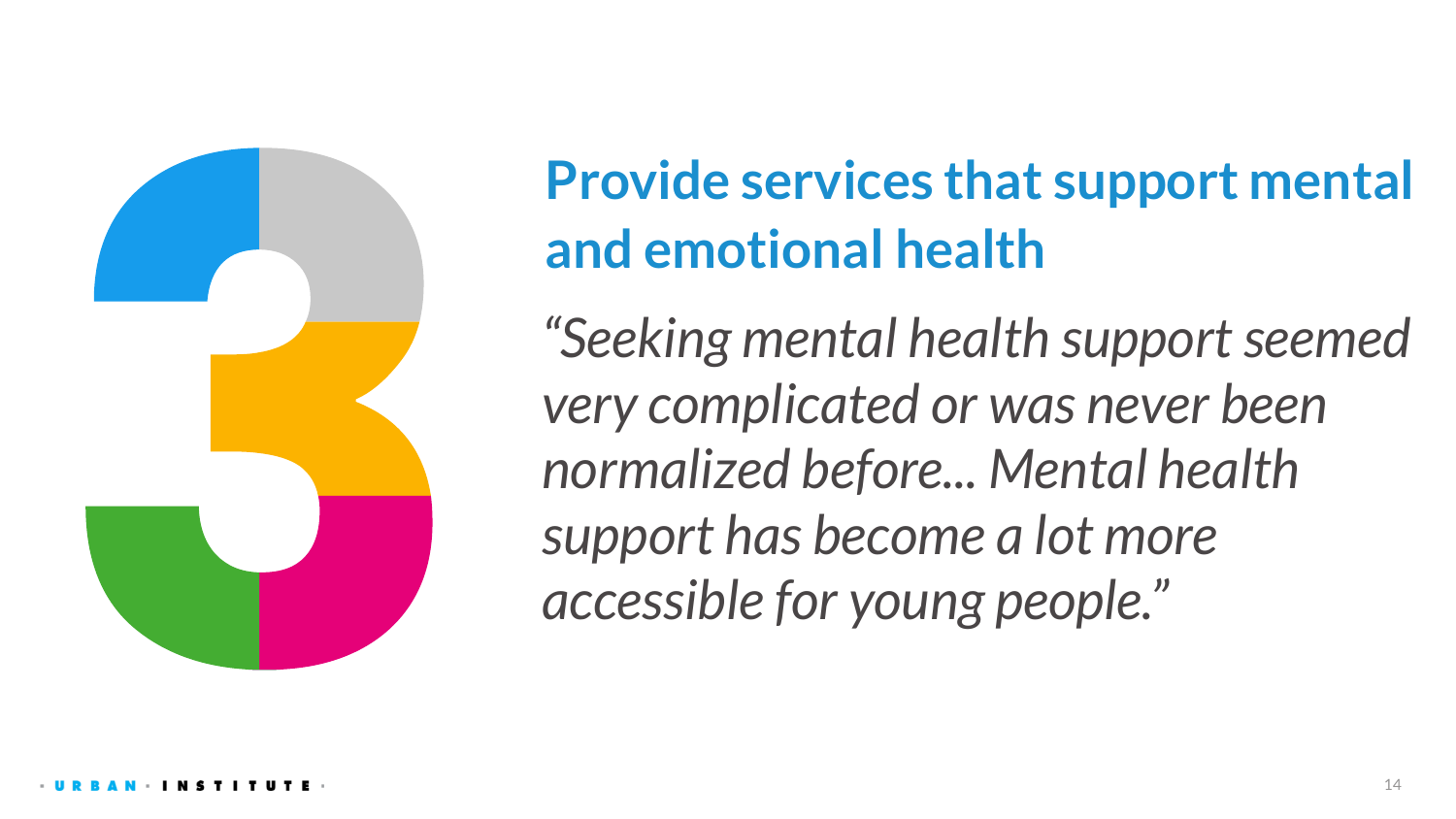#### **Promising Practices:** *Provide services that support mental and emotional health*

- **Partner with or hire mental health professionals**
- **Provide options for youth to join virtual group and one-on-one sessions**
- **Offer e-mentorship programs to ensure youth are regularly able to connect** with a consistent, trusted adult
- **Identify appropriate technology that protects privacy**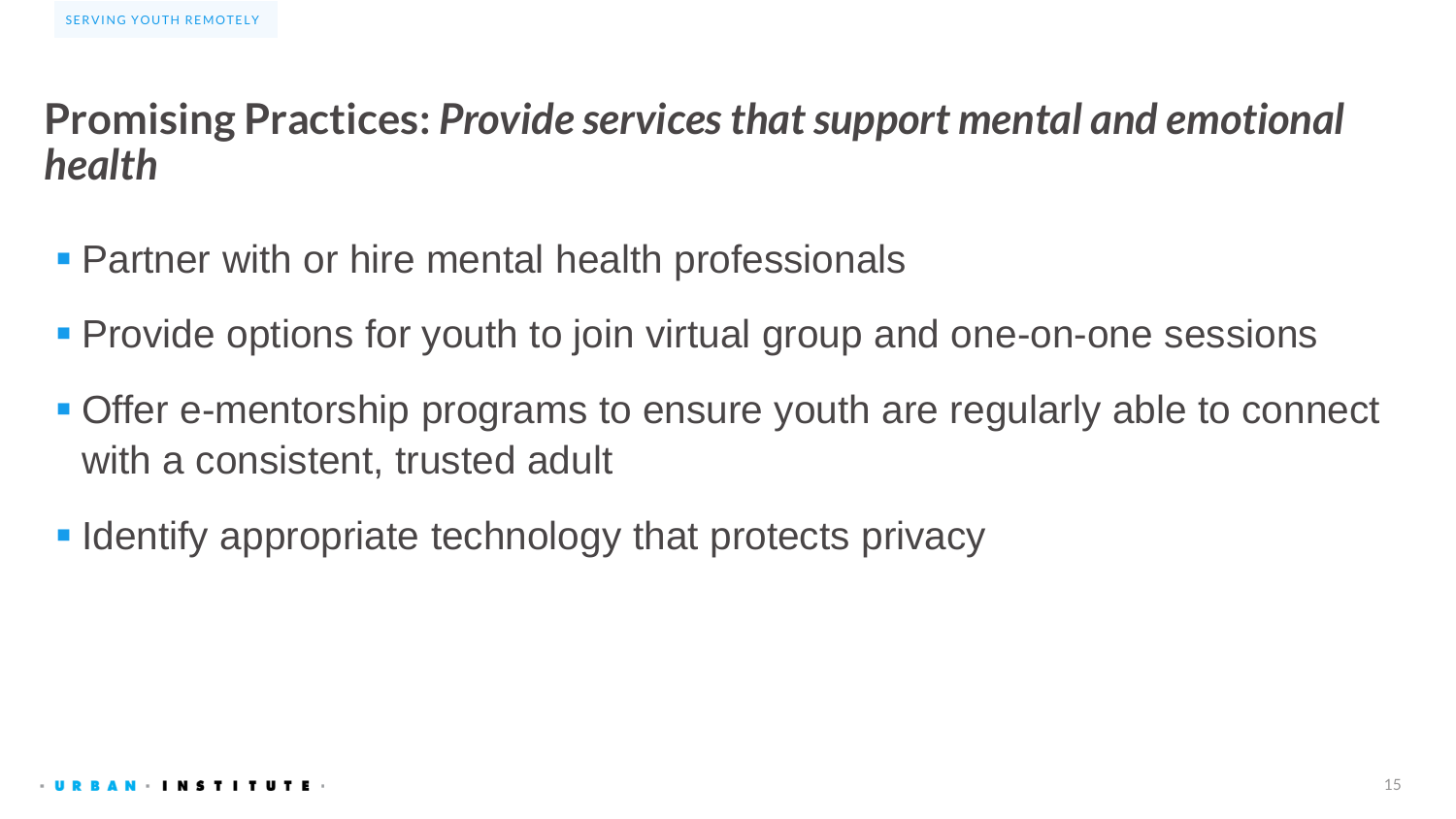

## **Build community**

*"Many youth would prefer to be inperson. They really thrive on getting another person's energy…and they have definitely said they [aren't as] comfortable sharing things in the large classroom Zoom, for instance."*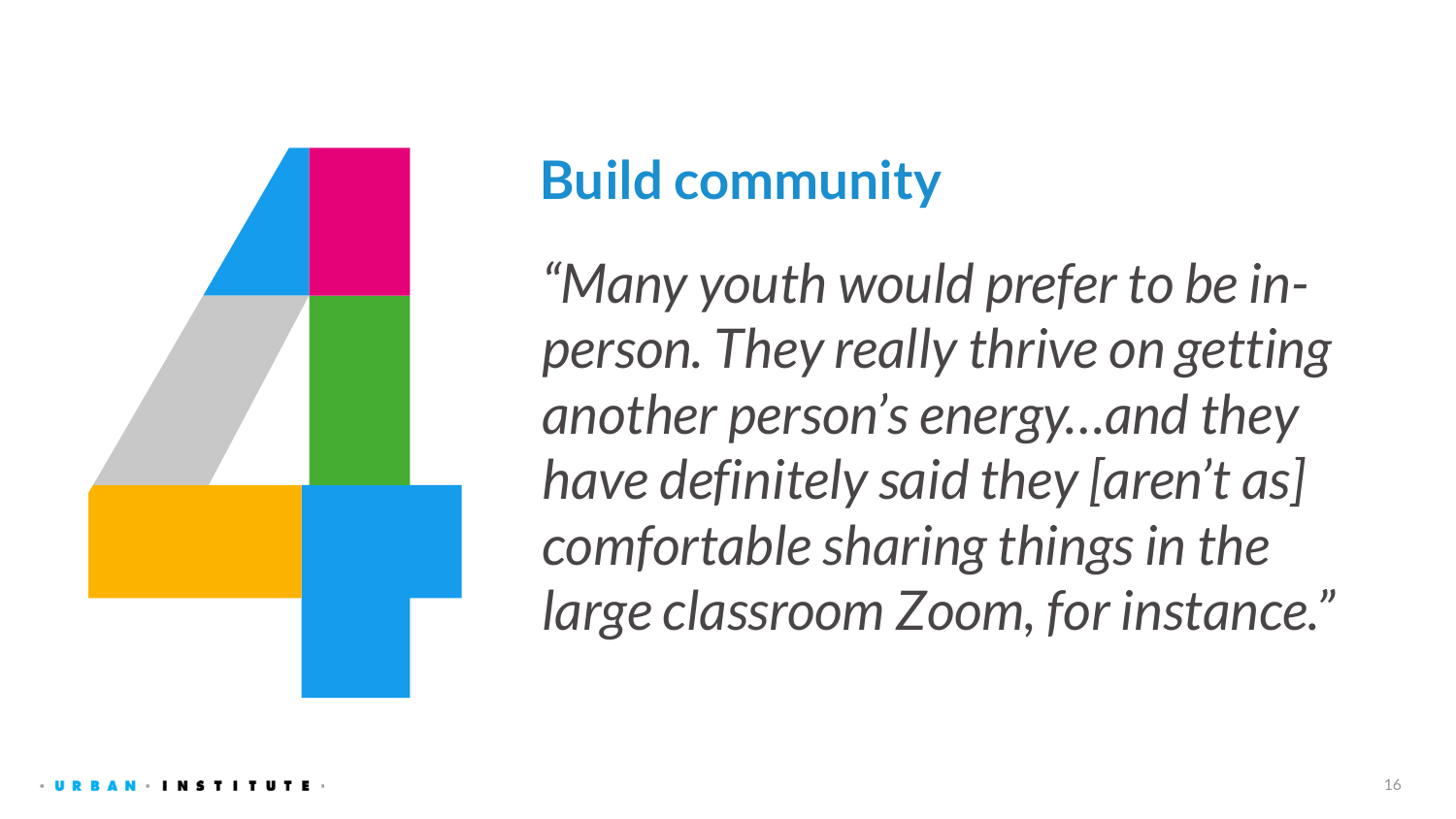#### **Promising Practices:** *Build community*

- **Develop thoughtful onboarding for youth new to a program**
- Engage in intentional and active communication through individual phone conversations and check-ins with participants
- Organize team-building activities that allow for small group work
- Find ways to make the virtual space fun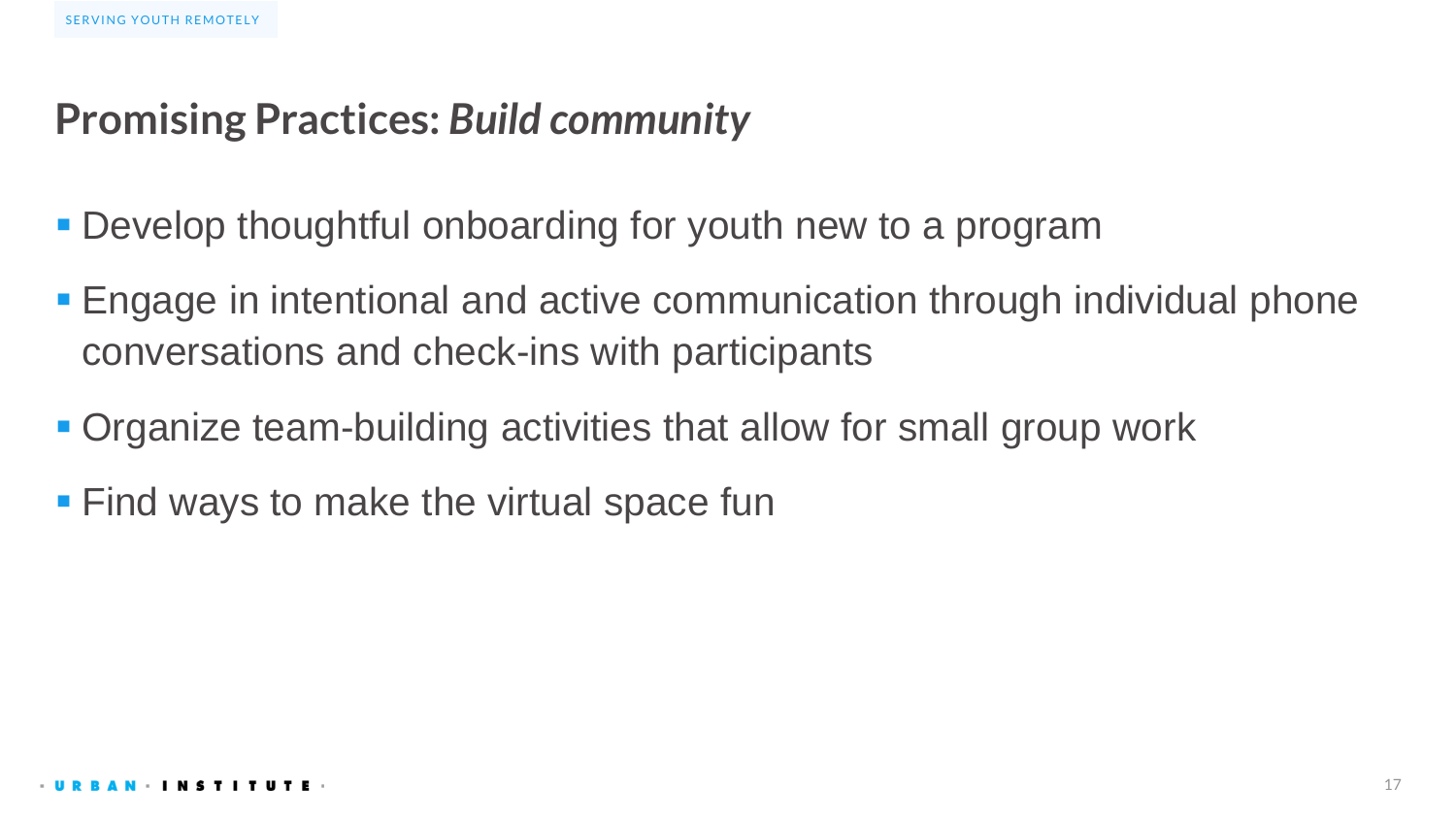

## **Ensure instruction is engaging**

*"If you're in person…you can engage people in a variety of ways. A lot of our young people really know themselves well and say, 'I'm a visual learner!' or 'I learn by doing!' But when it's through the computer or phone, you might be using different techniques [that] require your engagement in this one way."*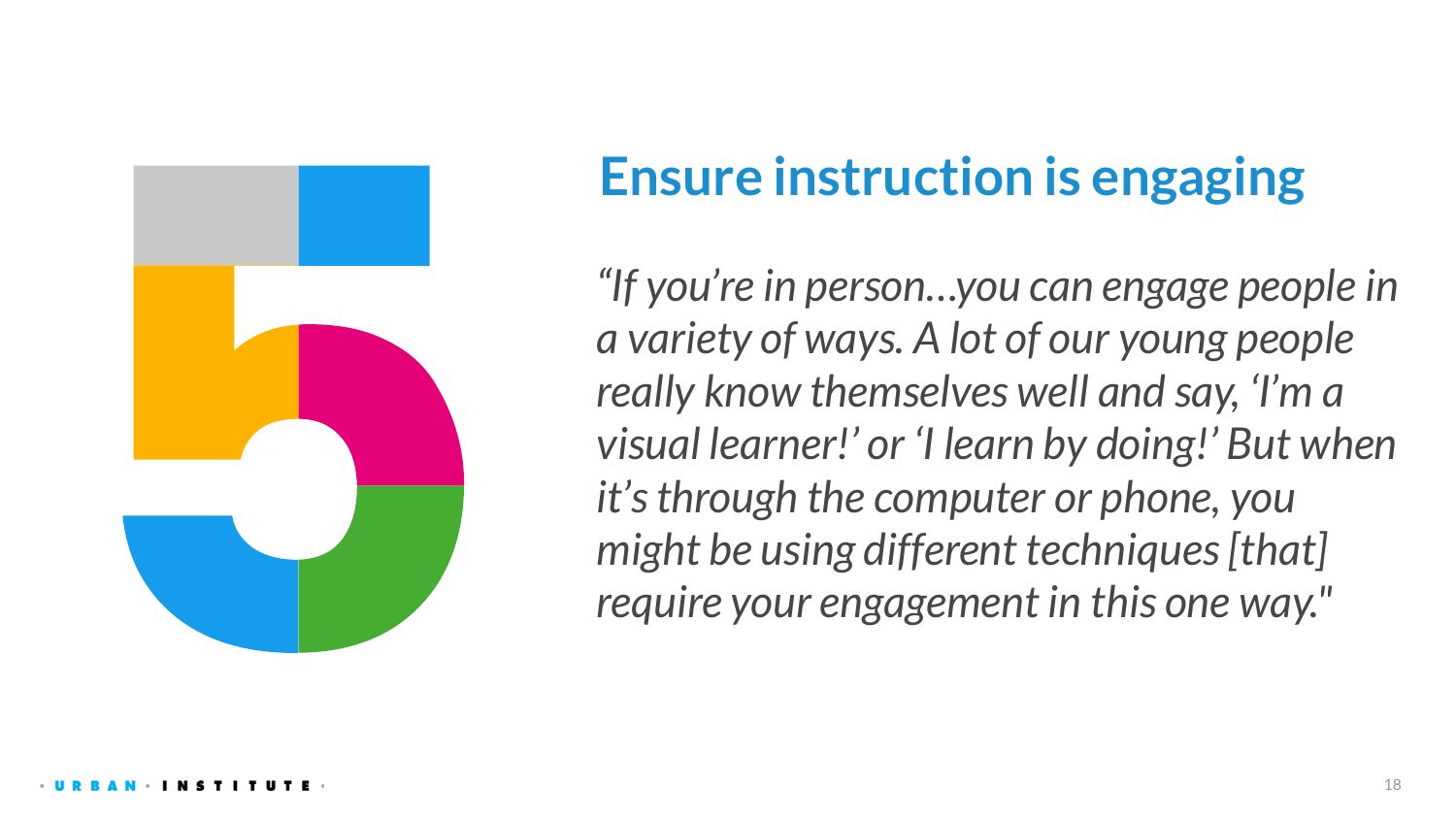#### **Promising Practices:** *Ensure instruction is engaging*

- Shorten, stagger, and reduce class/cohort size
- Online curricula should be interactive and intentionally designed
- Consider the instruction format that best fits the population served
- Embed flexibility and balance into programming
- **. Involve youth in decision-making processes so that tools, services, and** supports reflect their needs and interests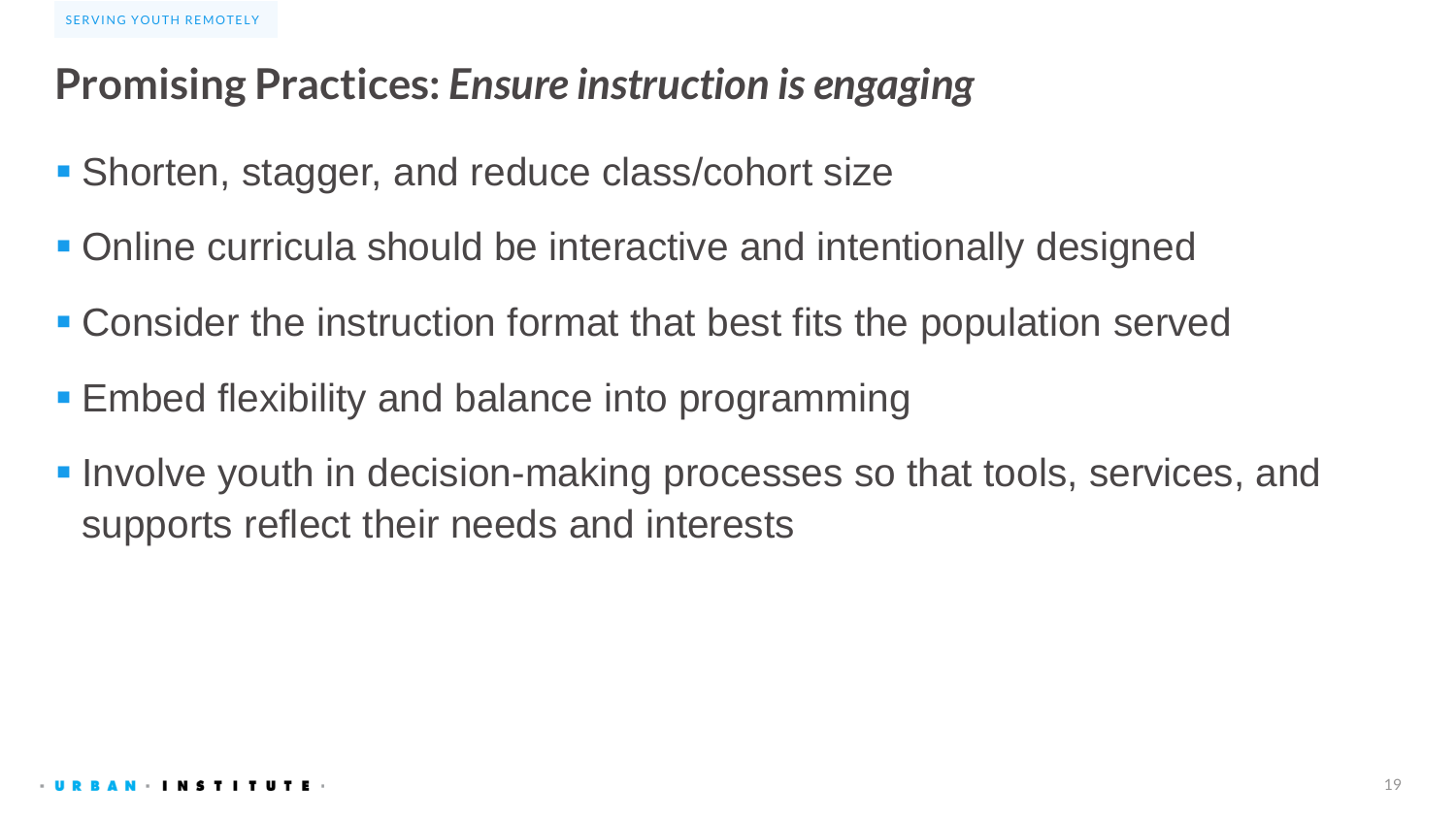

## **Adapt experiential and work-based learning to the virtual environment**

*"Post-secondary readiness and workforce development is all about transitioning to going to work – how do you virtualize that? We had to reimagine virtual spaces that at least gave…the opportunity to build… workforce skills virtually."*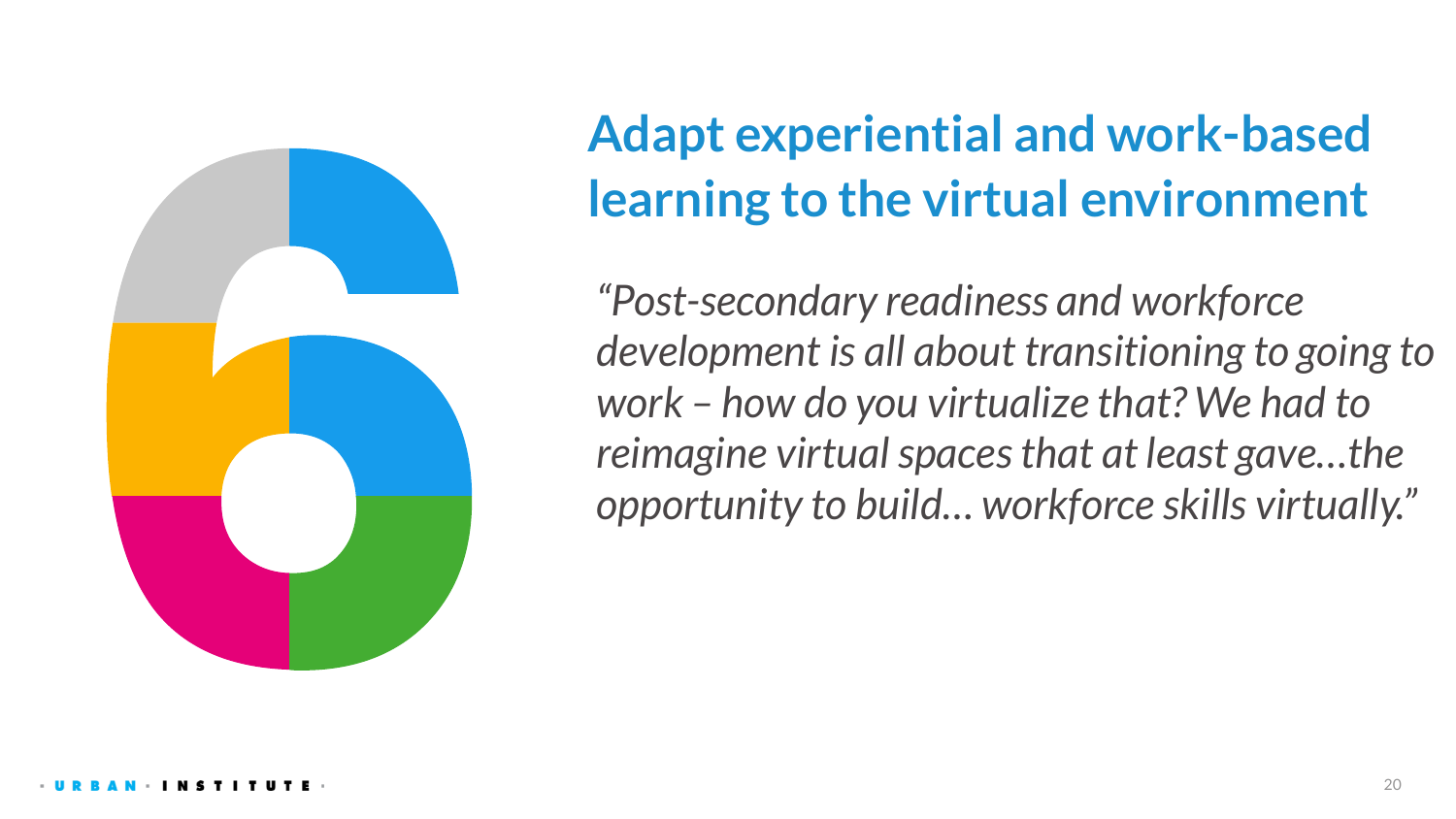#### **Promising Practices:** *Adapt experiential and work-based learning to the virtual environment*

- Pay youth for participating in remote career readiness training
- Connect youth with hands-on/work experiences aligned with in-demand occupations that can be done remotely
- Offer support for employers in making the transition to virtual work
- Create additional opportunities for career exposure for youth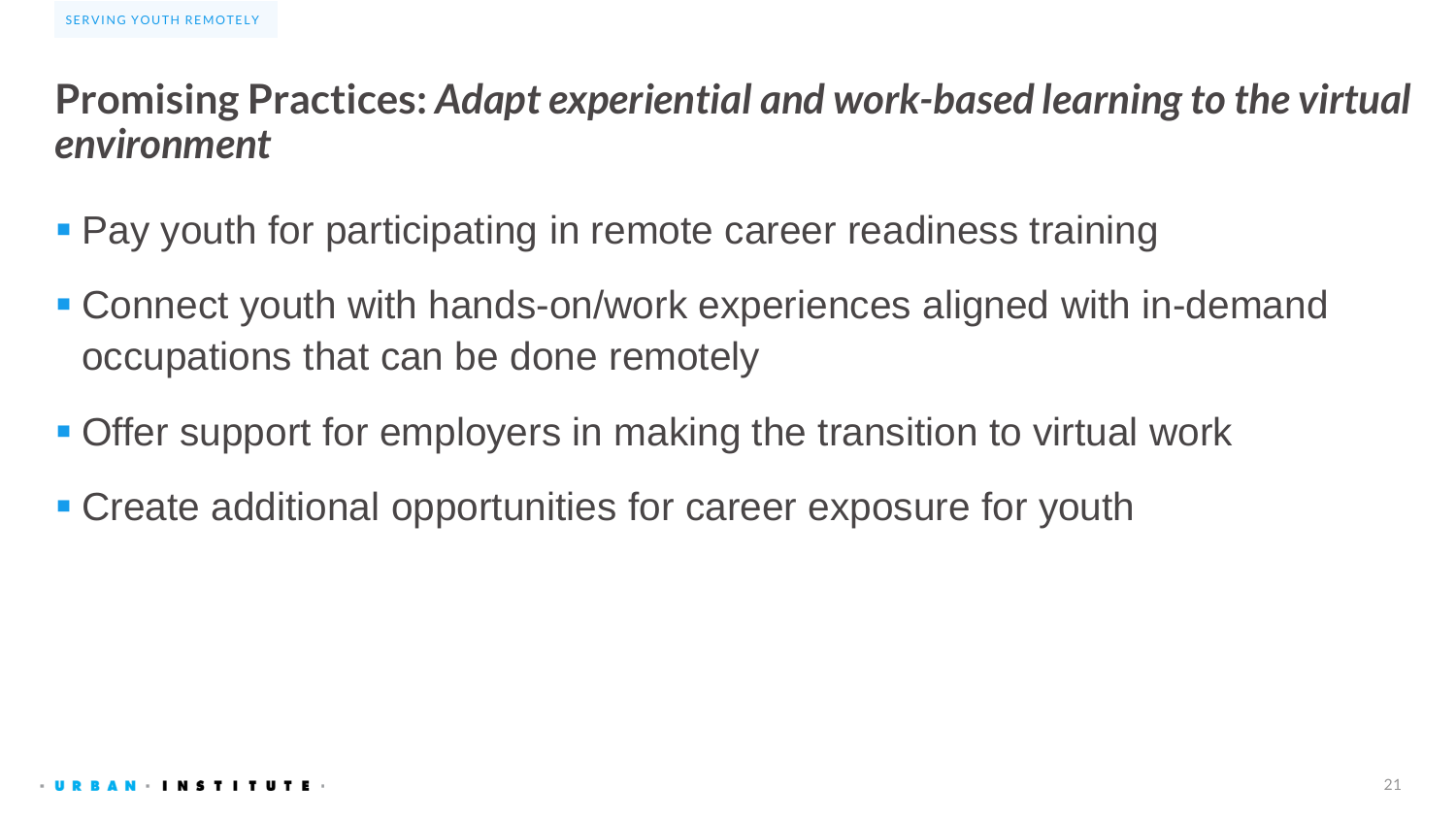#### **Implications**

#### *Organizations should consider:*

- Equity-centered services that prioritize basic and developmental needs of youth
- Programming shaped around (and by) young people's needs and interests
- Different content delivery approaches to reap benefits of virtual and in-person services

#### *Investments are needed to support:*

- Digital skills training and technology for youth-serving organizations and schools
- Workforce programs outside the public education system
- Staff development and training in online modalities and service delivery
- Accessible and affordable internet and computer access

**. Improved user experiences when accessing public services through digital tools**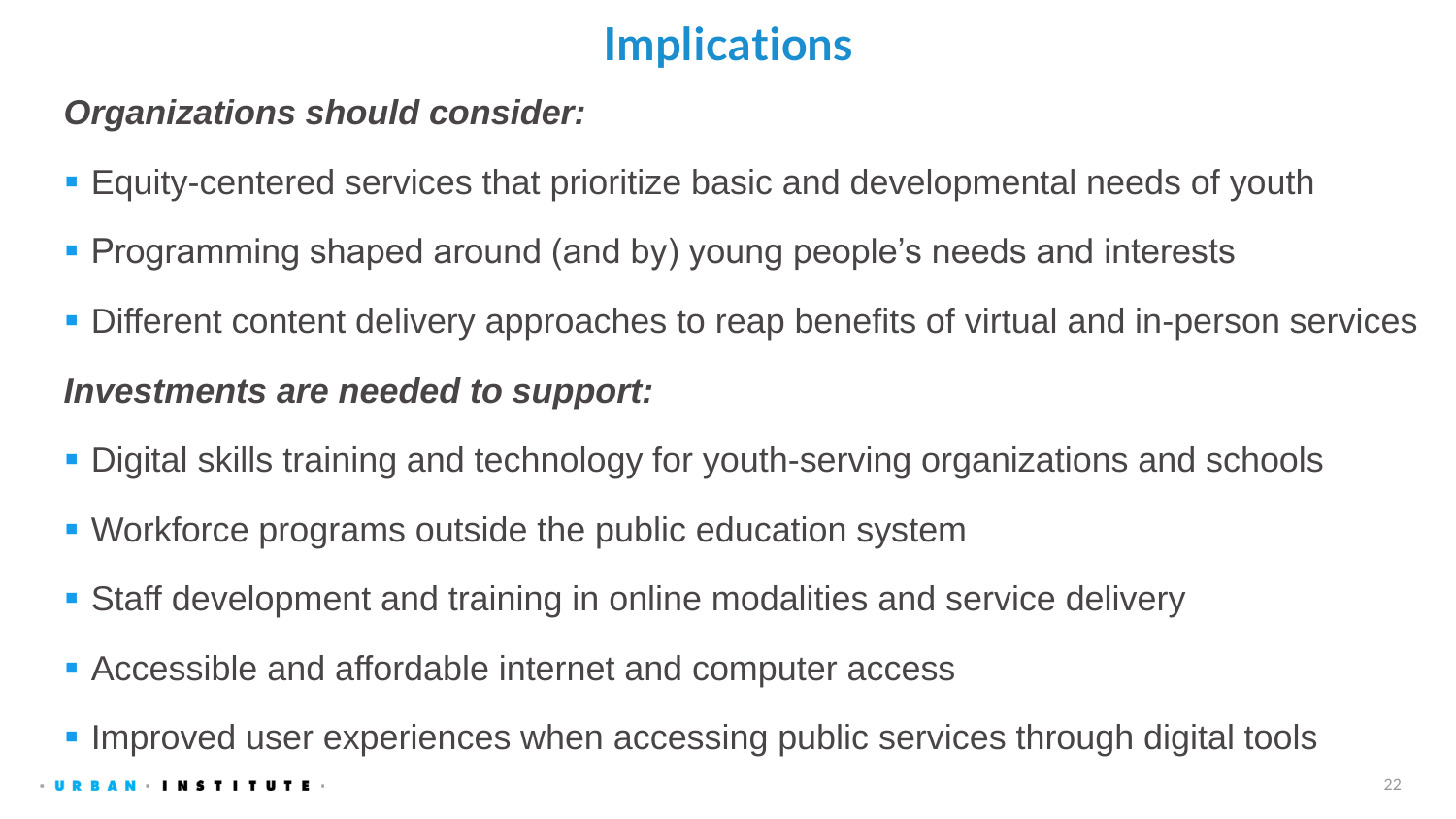

### *PANELISTS*

## **Kevin Hickey – Jewish Vocational Service**



## **Sandee Kastrul – i.c.stars**



### **Jessica Mott – Baltimore's Promise**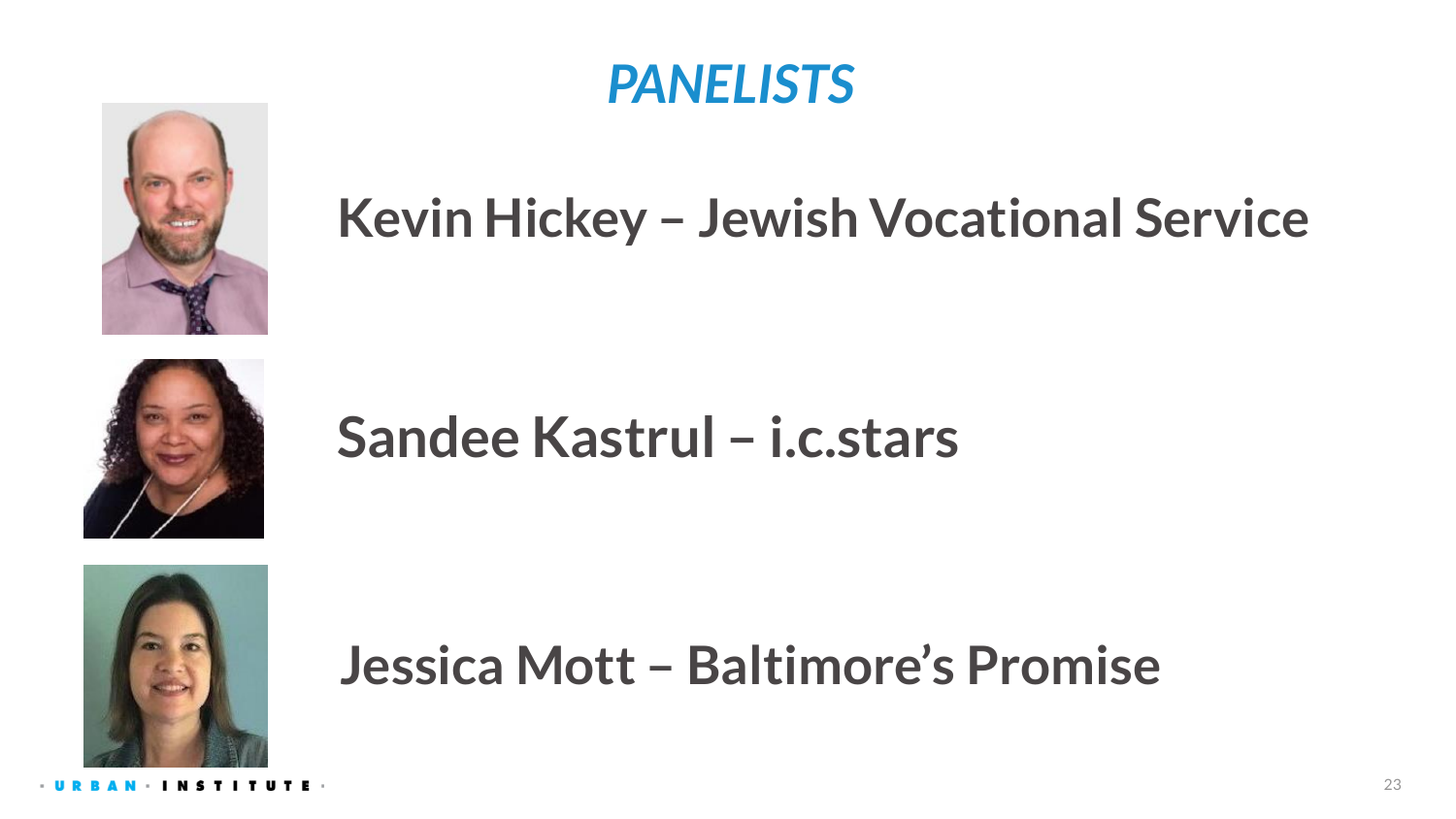## **Audience Q&A**

**Please submit questions in the chat**

 $-$ **UR AN** · INSTITUTE ·